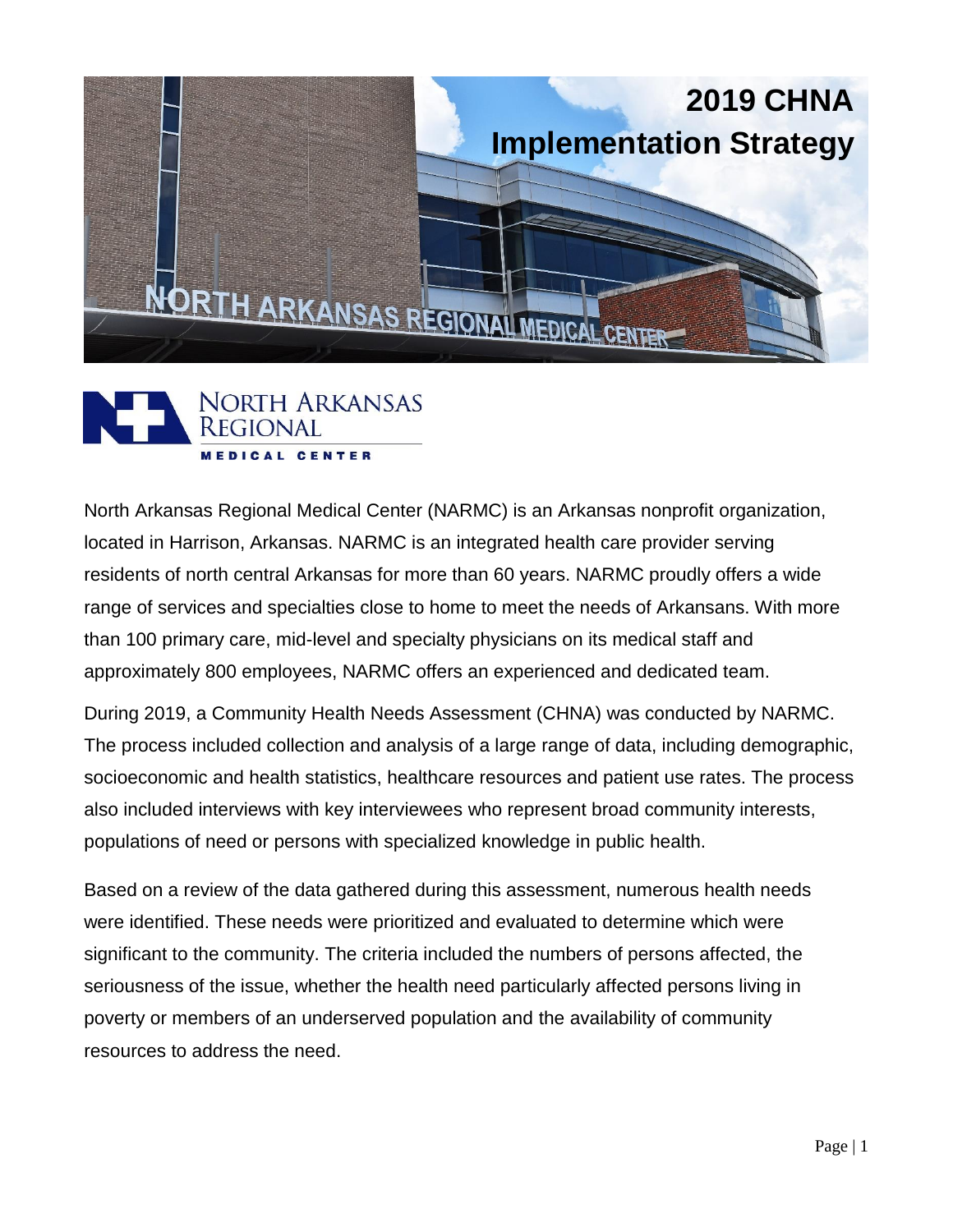

As a result, the following **list of needs** was identified:

- **Recruitment of additional physicians and practitioners**
	- o **NARMC Strategy:** Actively recruit providers to meet the following areas of need:
		- **Primary care** practitioners in the rural parts of the community
		- Pediatrics
		- **Mid-level providers to** support existing physician practices and population health initiatives
		- **General surgeon**
		- **Family practice and** OB
		- Internal medicine
		- **Develop partnerships** and opportunities with specialists to provide care in areas such as ENT and cardiology



- o **NARMC Strategy:** Develop and expand infrastructure to support growing healthcare services.
- **Mental Health**
	- o **NARMC Strategy:** Expand Behavioral Health services for adult and geriatric patients, including:
		- **Increase the number of beds available in the Inpatient Behavioral Health** adult unit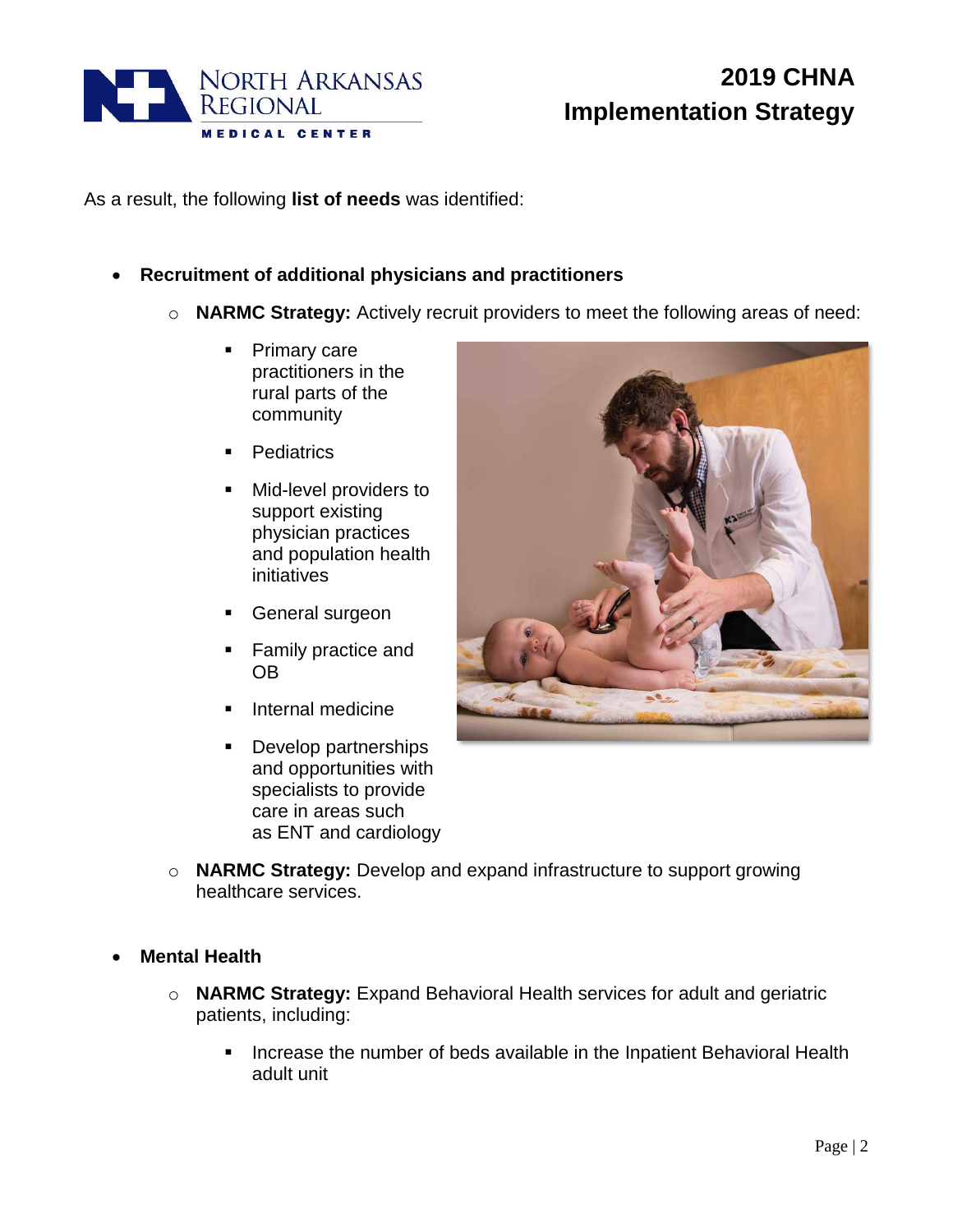

- **Hire a mid-level provider in Behavioral Health**
- **Enhance partnerships with community programs to expand the availability** of outpatient services
- Participate in community education on mental health issues, including efforts to reduce the impact of the opioid crisis in our area and prevent suicide
- **Rural Outreach**
	- o **NARMC Strategy:** Increase physician and mid-level practitioner presence in our rural clinics. Offer appointments with specialist, such as physical therapy, pediatrics and women's health in rural clinics.
	- o **NARMC Strategy:** Increase utilization of telemedicine program to provide additional care options for rural patients.
	- o **NARMC Strategy:** Partner with community organizations to increase awareness of healthcare services available
- **Elder Care**
	- o **NARMC Strategy:** Continue developing palliative care, respite care and home care in our area, and increase community awareness of elder care service available.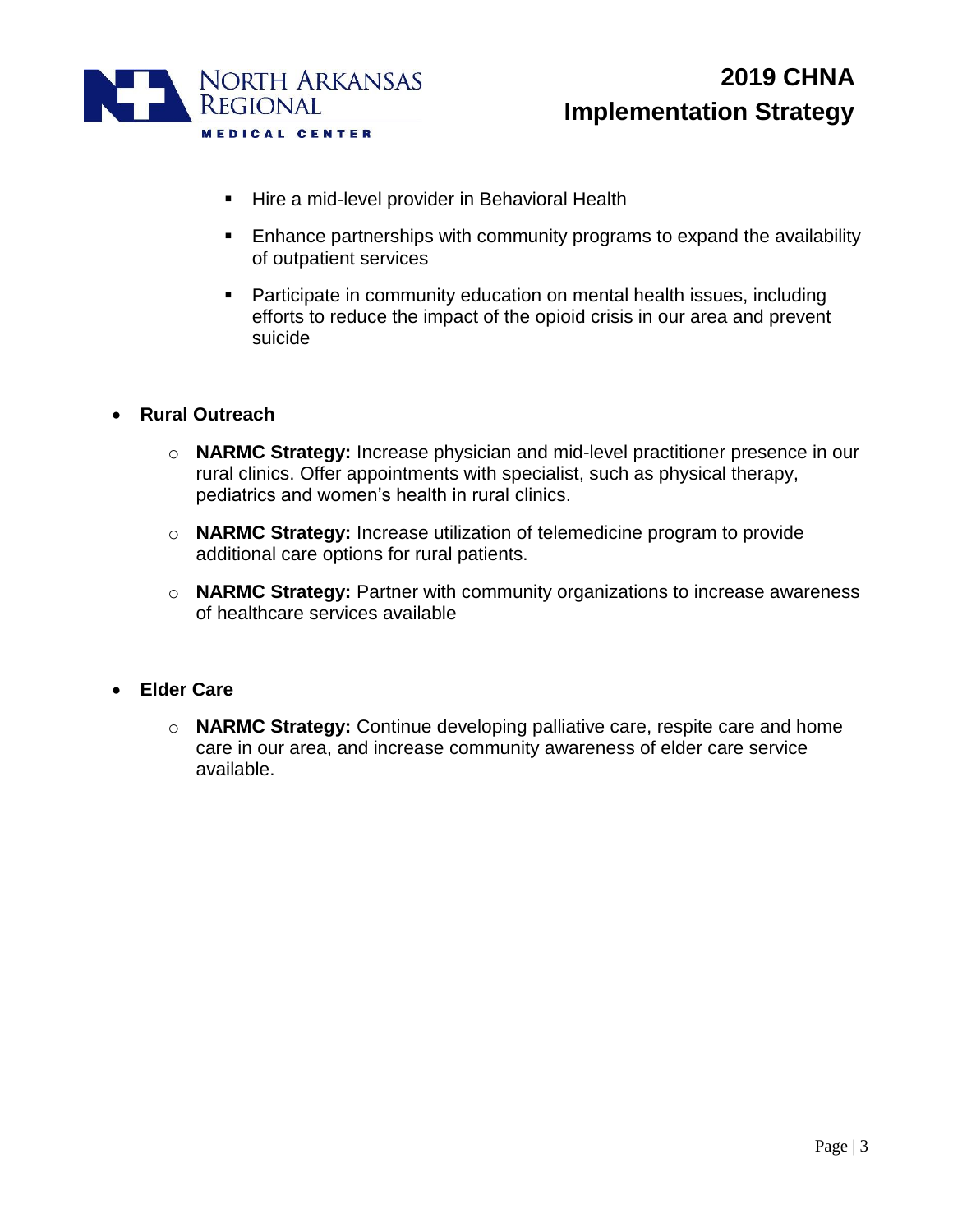

- **Expand services to** meet the needs of seniors
- **Expand the Community** Paramedic outreach program to help elderly patients better monitor and manage their health at home
- **Expand awareness and** services provided through Hospice of the **Hills**



**EXECTER** Leverage partnership with Community Health Resource Center to increase awareness of prescription drug assistance program

#### **Healthcare accommodations for non-English speakers**

- o **NARMC Strategy:** Promote the availability of interpretation services to patients, and continue educating staff about our Language Line Interpreting Services and cultural diversity
- o **NARMC Strategy:** Purchase equipment to expand the use of Language Line Interpreting Services where needed
- o **NARMC Strategy:** Recruit bilingual healthcare providers when possible
- **Health Education**
	- o **NARMC Strategy:** Continue hosting health screenings and support groups to aid the community.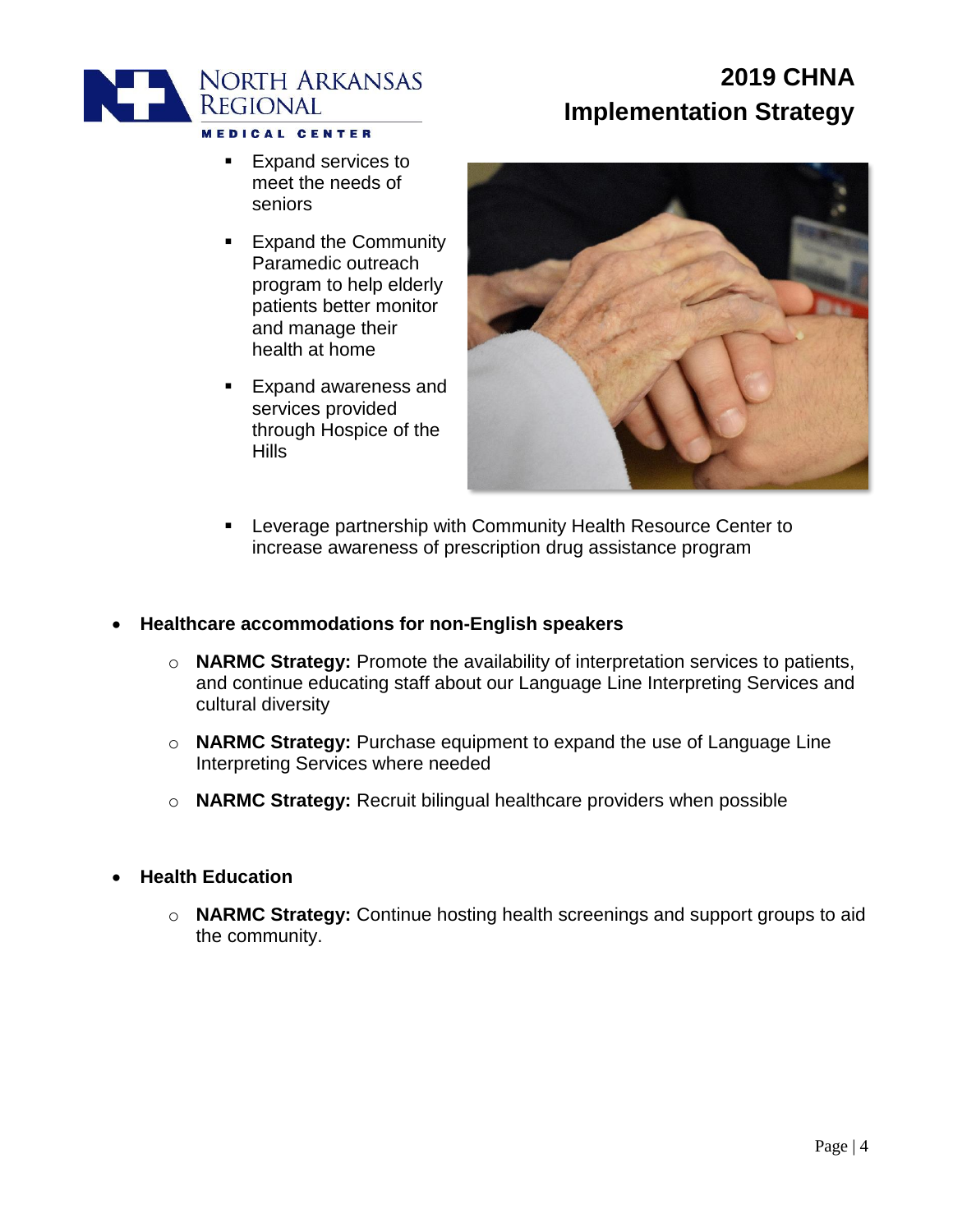

- **Cancer Screenings for** breast, colon, cervical, skin and prostrate
- Diabetes, grief and breastfeeding support groups
- $\blacksquare$  The Gold Club health and wellness for 55+
- **Continue community** education for stroke awareness through the AR SAVES program and injury prevention

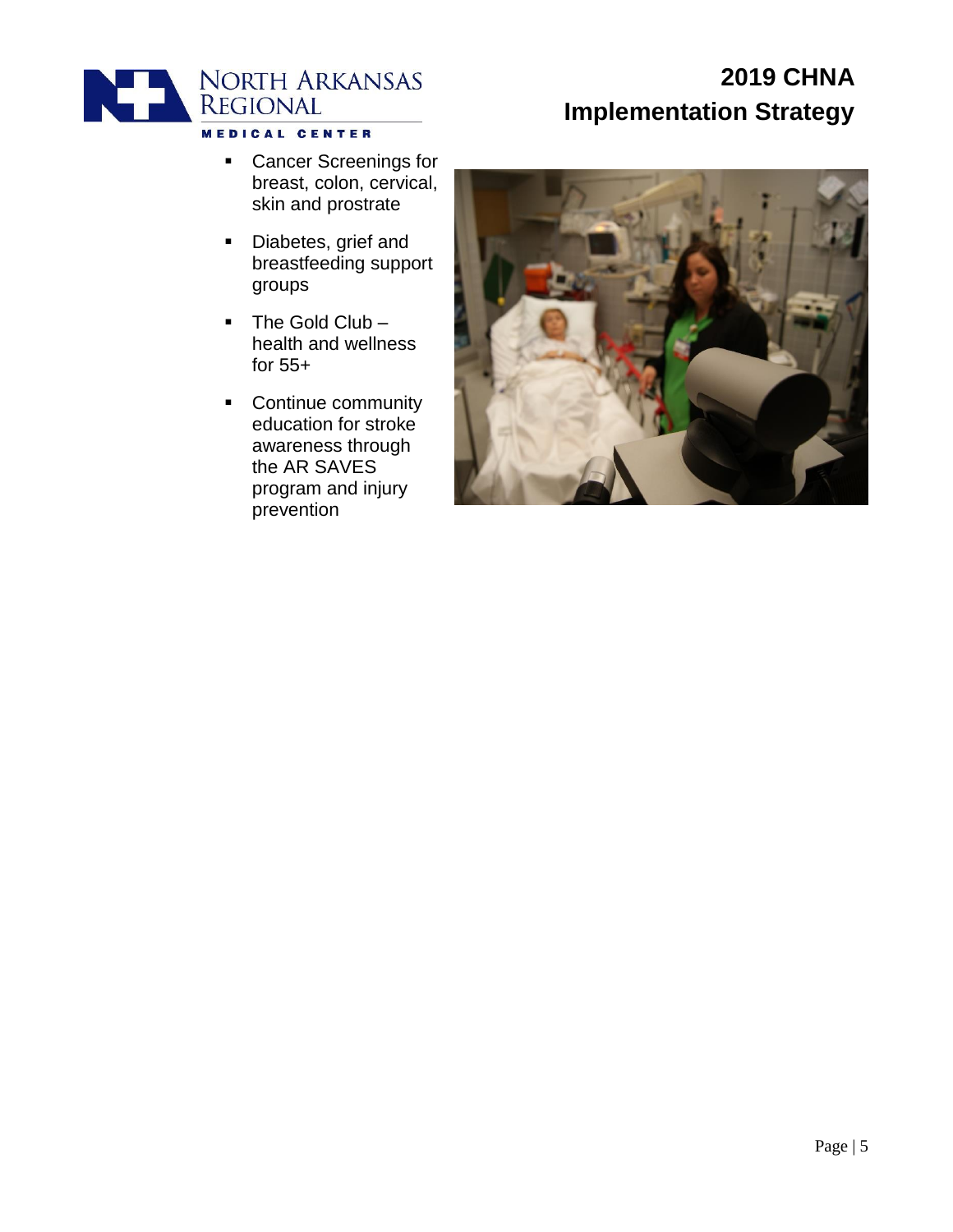

 Partnership with North Arkansas Partnership for Health Education (NAPHE) - NAPHE provides education services and programs to healthcare providers, healthcare professionals and the citizens of northern Arkansas. The not-for-profit



partnership between North Arkansas College and North Arkansas Regional Medical Center is the first cooperative effort of its type in Arkansas. NAPHE utilizes the facilities of North Arkansas College and North Arkansas Regional Medical Center to offer its programs, including:

- Circle of Life offers a variety of services to pregnant/parenting teens in Boone, Newton and Carroll counties
- Tobacco Education Programs Boone, Newton, Carroll, Searcy and Van Buren counties that work through various outreach efforts toward a healthy lifestyle and smoking cessation.
- Breast Health Services Through a grant from Susan G. Komen Ozark Affiliate, CHRC, North Arkansas Regional Medical Center and PaRTI team up to offer the following:
	- o Mammograms
	- o Breast Ultrasounds
	- o Breast Biopsies
	- o Breast Health Education
	- o Mobile Screening Mammograms
- Community Health Resource Center (CHRC) provides many different educational resources such as: